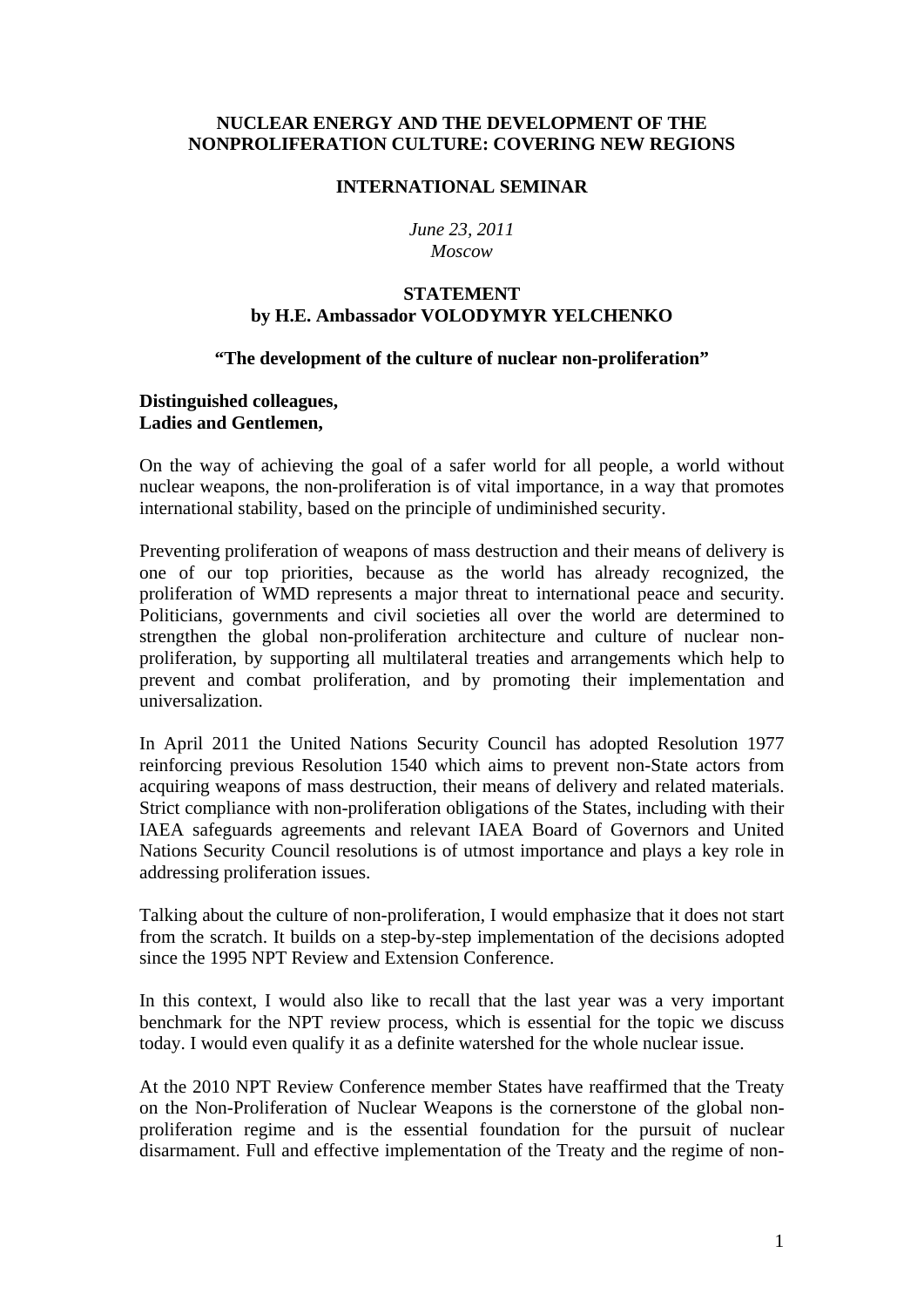proliferation in all its aspects play a vital role in promoting international peace and security.

The consensus outcome of the NPT Review Conference 2010 is a balanced Final Document which sets a practical agenda with the Action plan covering all three pillars of the Treaty. In particular, twenty four steps on non-proliferation have reflected the decision of the 1995 Review and Extension Conference and the best understanding of the new challenges to international security and non-proliferation regime.

In the light of the upcoming follow-up of the NPT Review Conference meeting of the P5 States which will take place in Paris on 30 June this year, let me try to highlight the main developments in the field of nuclear non-proliferation over the past year.

First, the State parties of the NPT Review Conference reaffirmed that the IAEA, and in particular its safeguards system, remains an essential tool for the effective implementation of the nuclear non-proliferation regime, play an indispensable role in the implementation of the Treaty and help to create an environment conducive to nuclear co-operation.

According to Article III of the NPT the acceptance of safeguards is of paramount importance in ensuring nuclear non-proliferation and providing effective control over sensitive materials and activities. I believe that an increased number of countries which have brought into force the Comprehensive Safeguards Agreement and the Additional Protocol over the past year is a positive sign in development of the culture of non-proliferation. Universal adherence to both instruments strengthen the nonproliferation regime and contribute to further enhancing nuclear safety and security worldwide.

In this regard, I would like to stress that every country should work hard to receive the broader conclusion by the IAEA on the implementation of the safeguards obligations. This year according to the Safeguards Implementation Report 2010 of the IAEA my own country Ukraine has received such a conclusion for the first time. Let me assure you that Ukraine stands firm in its choice and will consistently undertake steps aimed at making nuclear disarmament and non-proliferation work. The next challenging task for us – is the introduction of a state level integrated safeguards approach for Ukraine and we are determined to pursue this course. I sincerely hope that the case of my own country will become an example for others to follow.

Second, last year we have acknowledged the implementation of decisions of the Nuclear Security Summit held in Washington in April 2010, which underlined the importance of nuclear security as an integral part of the development of nuclear energy for peaceful purposes.

The most recent contribution of Ukraine to the course of non-proliferation and disarmament was a decision announced by the President of Ukraine Viktor Yanukovych to get rid of all national stocks of highly enriched uranium by 2012. As the first step, we have already removed a substantial part of our stock for its downgrading to the low enriched uranium to be used by the Ukrainian nuclear research facilities.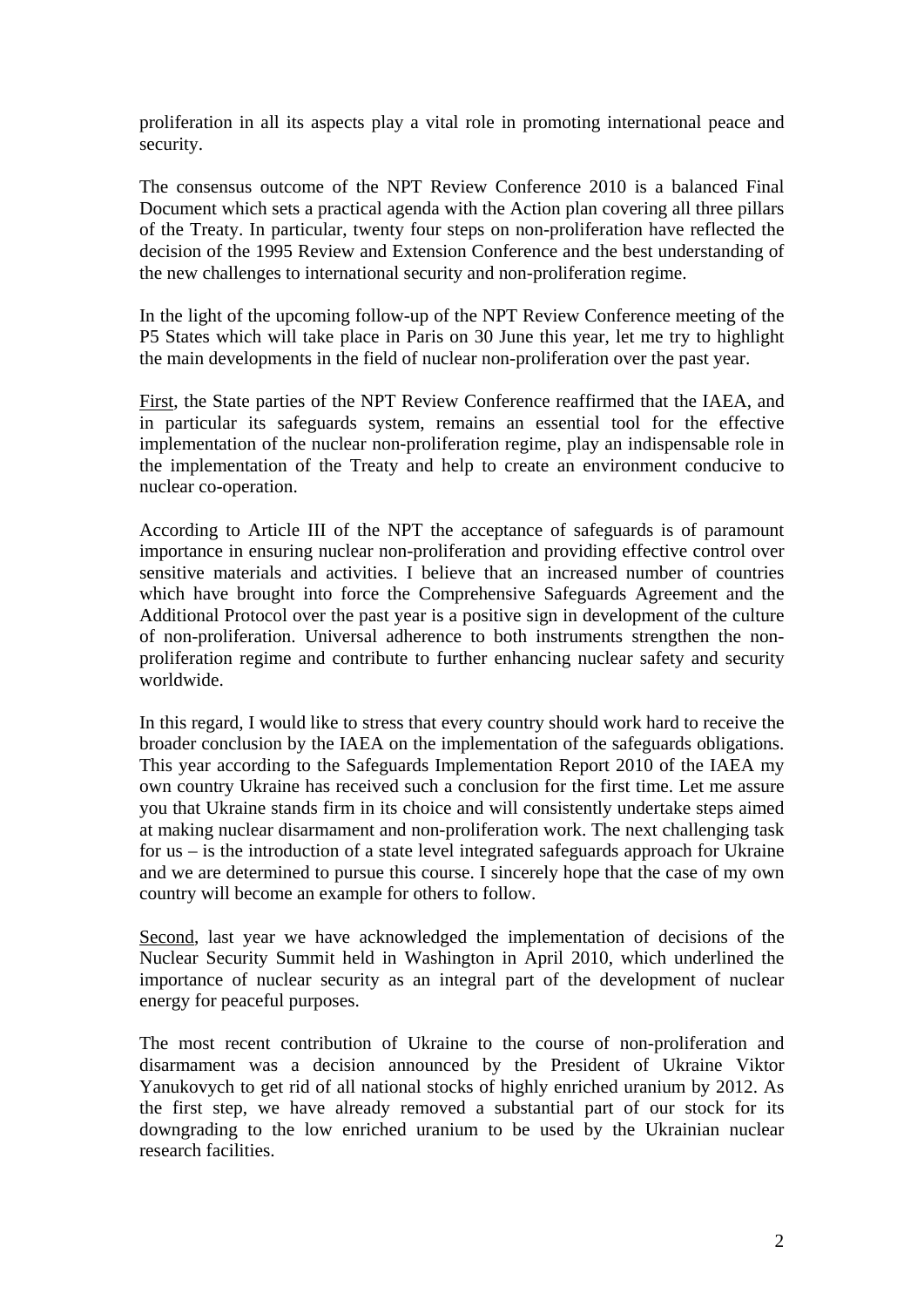According to Plutonium Disposition Protocol signed between two nuclear States – the Russian Federation and the United States of America – the International Atomic Energy Agency has started the preparations to undertake a verification role concerning the management and disposition of plutonium no longer required for defence purposes.

A number of other initiatives are aimed to facilitate multilateral solutions for the expanding need for minimizing the risk of proliferation. The main objective is to prevent "replication" of sensitive technologies around the world while ensuring the respect of legitimate rights of complying Parties to the NPT to develop nuclear power production. It is along these lines that we take the idea of the establishment of the IAEA Low Enriched Uranium Bank (LEU Bank).

This fuel bank is an important part of an equitable and sustainable international nuclear fuel cycle regime. It is fully in line with countries' rights to peaceful use of nuclear energy, and beneficial to energy security without distorting the existing fuel market - while at the same time furthering the goals of non-proliferation and a world free of nuclear weapons. It also reflects the positive outcome of the NPT Review Conference in May 2010.

Third, I would like to underline that an effective non-proliferation regime is a matter of common security interest for all nations. In this context, the establishment of the internationally recognized nuclear-weapon-free zones on the basis of arrangements freely arrived at among the States of the region concerned enhances global and regional peace and security, strengthens the nuclear non-proliferation regime and contributes towards realizing the objectives of nuclear disarmament.

In March 2011 the Russian Federation has ratified Protocol I and II of the Pelindaba Treaty. The ratification by a nuclear-weapon State of protocols to nuclear-weaponfree zone treaties such as Pelindaba Treaty play a vital role in strengthening nonproliferation regime and assure the total absence of nuclear weapons in the respective territories as envisaged in article VII of the NPT.

The recent turbulences in the Middle East and North Africa and their impact on the architecture of international peace and security prove once again the crucial need to promote further creation of a zone free of nuclear weapons and all other weapons of mass destruction in the Middle East, in line with pending requirements for the organization in 2012 of the special conference agreed at the 2010 NPT Review Conference with a view to creating a peaceful environment in the region.

Forth, another important mechanism in strengthening the culture of non-proliferation is an effective nuclear-related export controls. Such controls are a legitimate, necessary and desirable means of implementing States' Party obligations under Article III of the Treaty, in order not to contribute to a nuclear explosive activity, an unsafeguarded nuclear fuel cycle activity, or acts of nuclear terrorism. Noncompliance with the existing regulations in this field, in particular in the region of the Middle East, is a matter of concern of the international community.

In this regard, the State parties to the Treaty should make the best use of multilaterally negotiated and agreed guidelines and understandings, such as Nuclear Suppliers